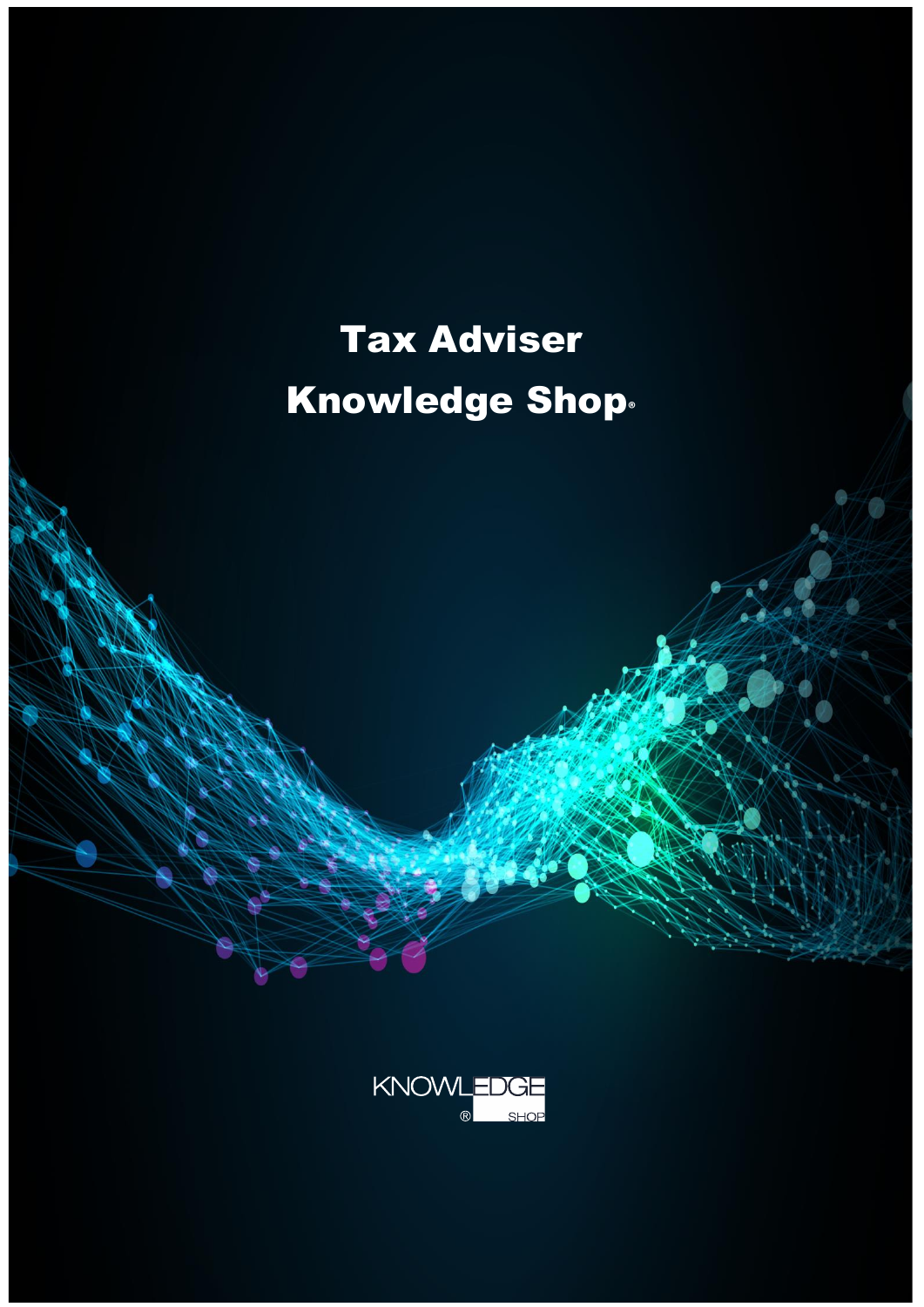# Tax Adviser About the role

Thanks for taking the time to look a little closer at what Knowledge Shop does and the role we have available within our team.

The role of Tax Adviser is an excellent opportunity for an experienced practitioner who wants to extend their skills and experience.

Plus, we offer the right candidate an opportunity to develop their skills as a presenter delivering technical training programs. Or, if public speaking is not your strong point, we offer the opportunity to expand your knowledge at a rate faster than almost any other employer in the market.

## **Minimum requirements – the right candidate**

If you have always been the one that other people come to when they have a tax issue that they can't resolve or need assistance to get the right result, then this role is right for you.

As a minimum, you must have:

- Manager level within public practice
- A relevant post graduate qualification (CA/ CPA/ Masters in Taxation)
- Current membership of CPA Australia, the Institute of Chartered Accountants, or TIA
- Excellent written and verbal communication skills

Our ideal candidate is practical, knowledgeable and able to translate technical and legislative concepts into everyday language. Our role is to help other accounting firms - through our tools, training and knowledge – to get the right result for their clients in the most efficient way.

Knowledge Shop resolves the issues the profession face in their technical work, pre-empts their needs when change occurs, and provides practical guidance.

# **To apply for this role**

Please email applications to:

#### **Lisa Armstrong**

Managng Director E-mail | [lisa.armstrong@knowledgeshop.com.au](mailto:Michael.carruthers@knowledgeshop.com.au) Phone | 1800 800 232

Knowledge Shop Pty Ltd Knowledge Shop is a wholly owned subsidiary of Diverger Ltd (ASX: DVR)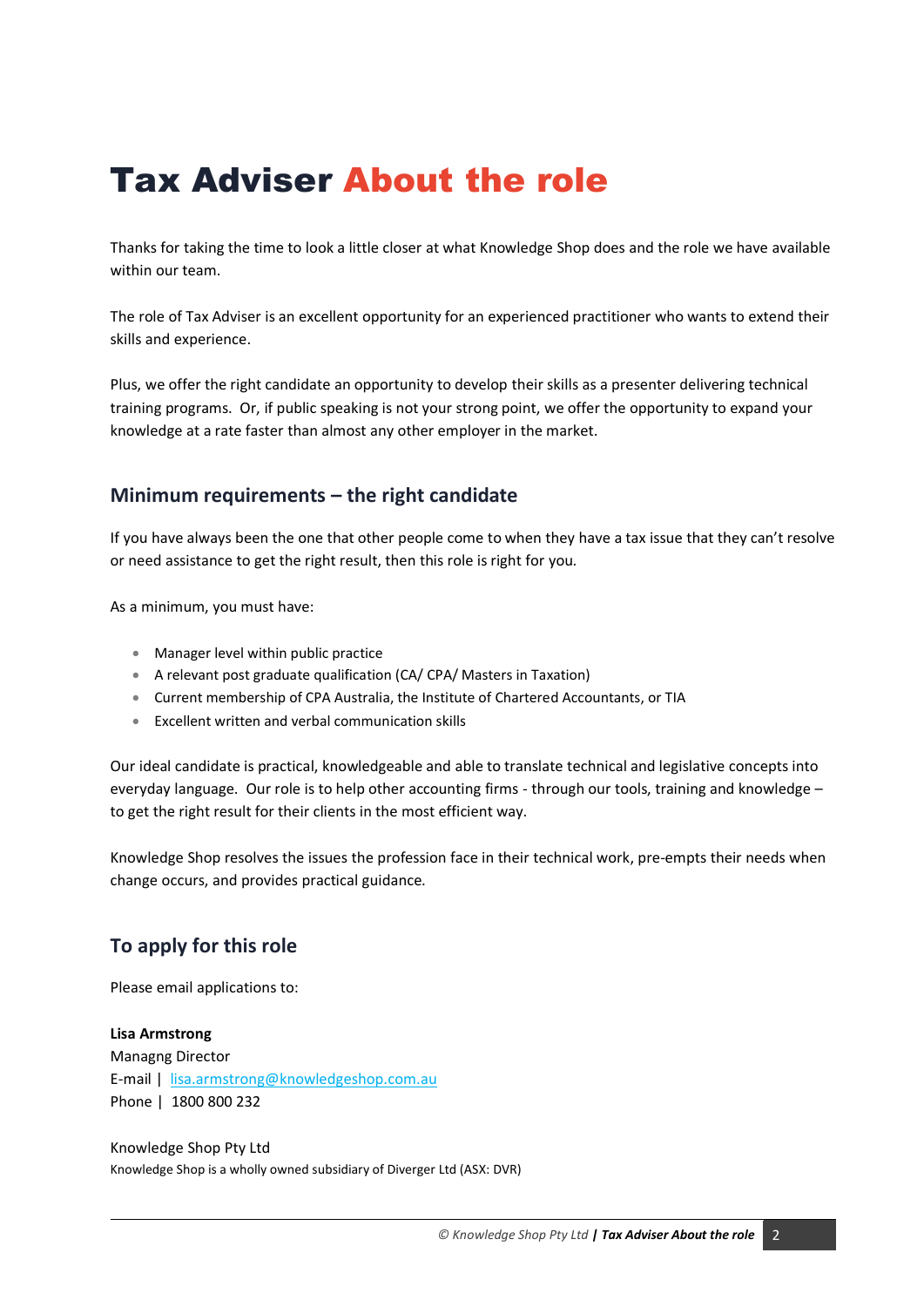# **The role in detail**

Working with a team of talented and highly qualified professionals, you will further develop your technical tax skills acting as the 'adviser's adviser' providing on the spot advice on a broad array of technical issues. As we only provide practical advice, business services and tax advice experience in public practice at a senior/managerial level is essential.

In addition, your excellent communication skills and practical knowledge will enable you to contribute to the development of our extensive published knowledge bank of resources.

Plus, where applicable, your exceptional verbal skills will enable us to train you as a presenter for our workshops and training programs – both online and face to face.

Specifically, the role of Tax Adviser involves:

#### **Fulfilling Knowledge Shop's 'Adviser's adviser' help desk service:**

- Deliver an average of 24 or more answers to technical questions per day (average may vary depending on other assignments allocated);
- Provide answers within an average turnaround time of 24 hours;
- Build a rapport with and provide an excellent service standard to our members;
- Where a question is outside of your area of experience, seek assistance from your colleagues within the team before completing the question or where appropriate, have the question assigned to another consultant who has expertise in the relevant area.

#### **Developing and delivering training programs:**

- As part of the team, contribute to the direction and development of commercially viable training programs;
- Where assigned, develop training programs and associated materials;
- If suitable, be up skilled to deliver training programs;
- Achieve a minimum benchmark of 4 out of 5 for training presentations.

#### **Contributing to the Knowledge Bank:**

- Contribute your knowledge and ideas to the development of the Knowledge Shop's bank of resources;
- Undertake reviews of material created by other technical advisers;
- Undertake reviews and update existing materials on the knowledge bank advising not only what changes are required to bring the material up to date but identify where improvements can be made to the usability of the material;
- Complete materials, reviews, and updates within allocated deadlines and to a professional commercial quality.

Work as a member of the Knowledge Shop team and the broader Diverger community of professionals.

You will have access to a broad range of technical support resources and also tax professionals within Knowledge Shop, the Diverger group and our associated networks. They will assist you settle into your role and also provide a broader professional peer group.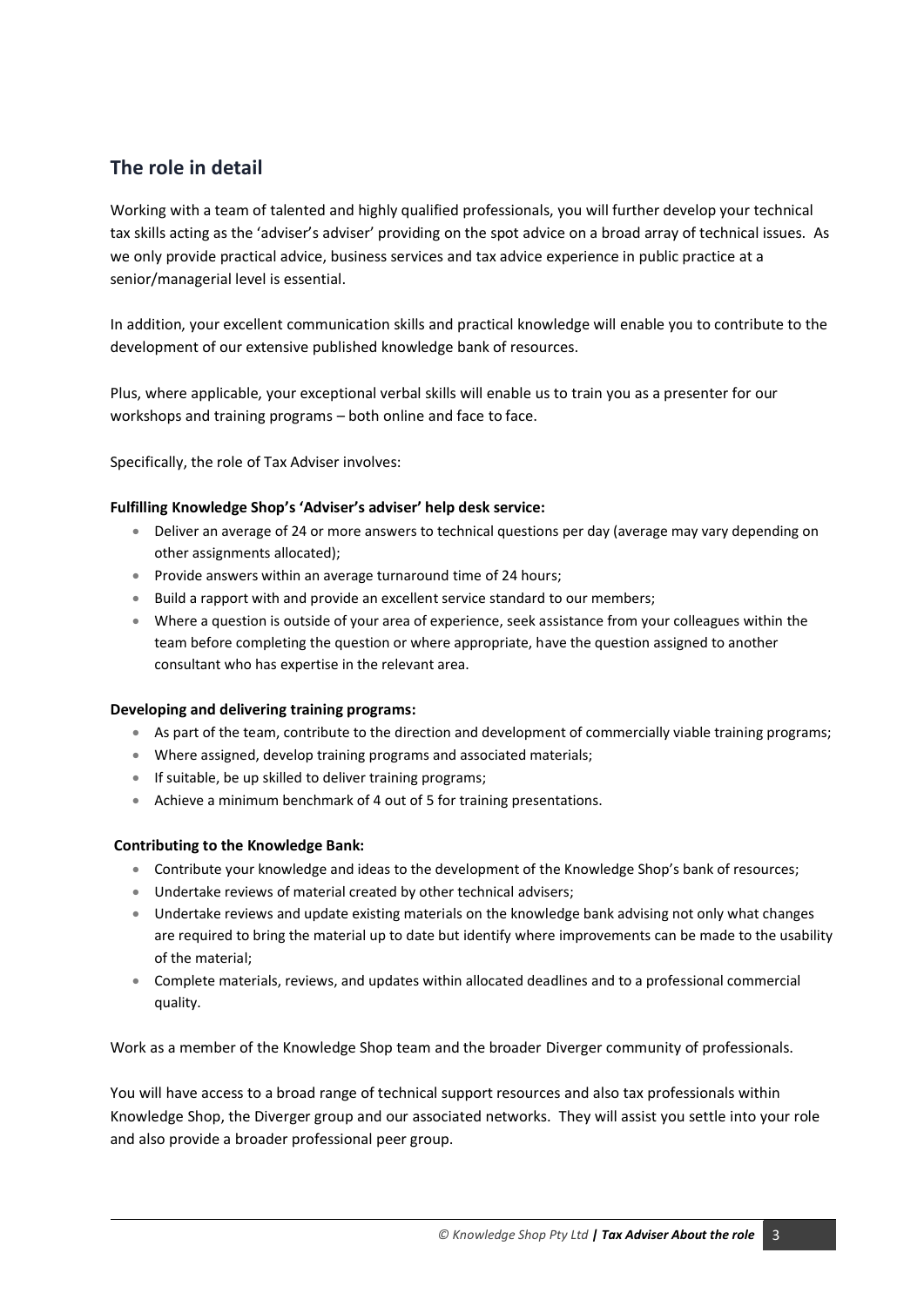Our systems for managing knowledge are leading edge. You will need to be comfortable with IT concepts and work within our existing systems.

# **Salary and remuneration**

Salaries are commensurate with experience and your ability to contribute to the development of the company.

## **Reporting structure**

For practical purposes, the Tax Adviser roles report to our Tax Director, Michael Carruthers. For general employment issues and management, you will report to the Managing Director.

As a company however, we have a relatively flat structure and avoid hierarchies. We promote and look for a strong team structure recognising everyone's importance and contribution.

This is a role where your contribution as a technical professional and your ability to apply that knowledge in practical and meaningful ways is paramount (not your timesheet).